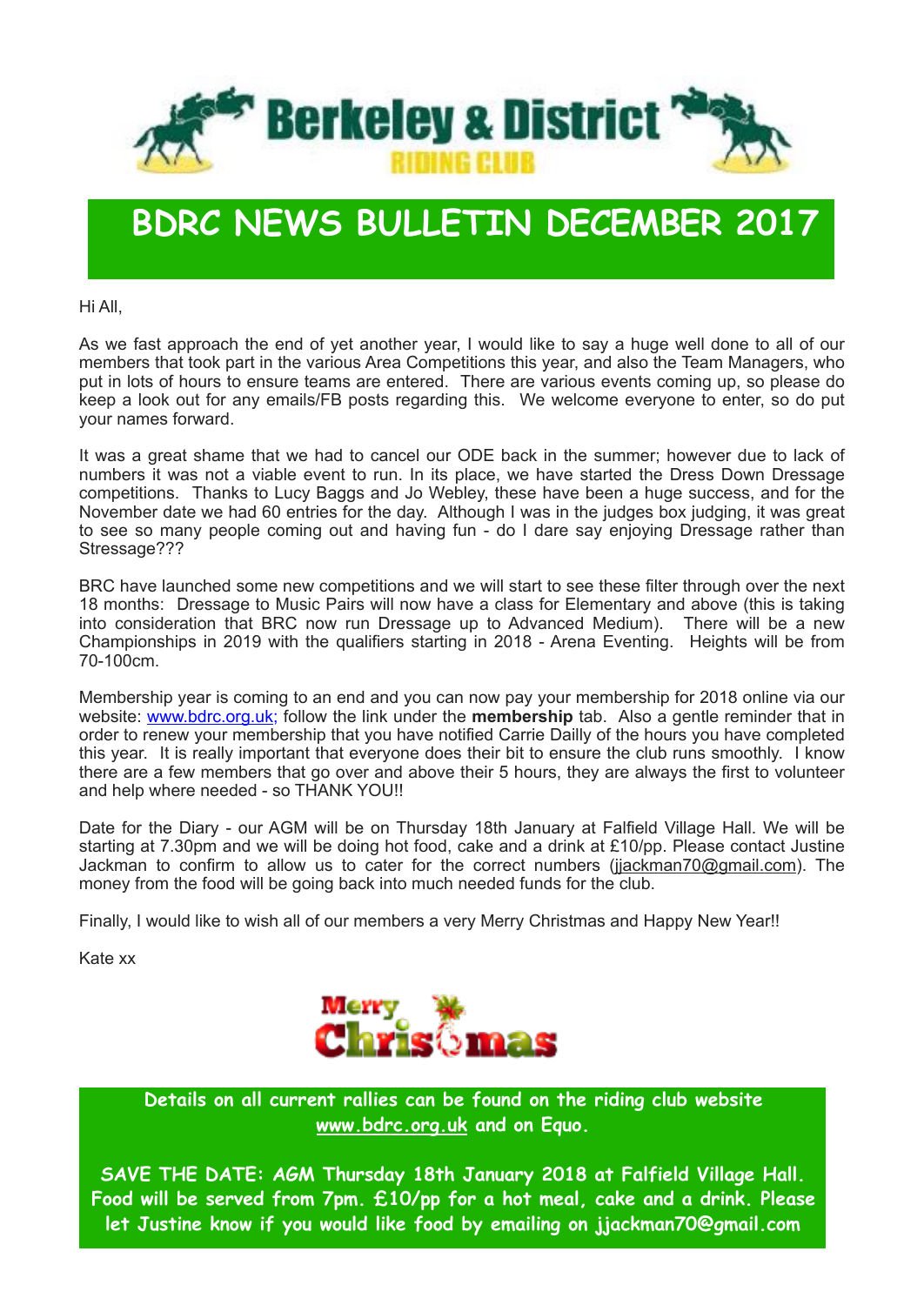# **DRESSDOWN DRESSAGE ROUND 2**

A huge well done to Lucy Baggs and Jo Webley for organising another successful Dressdown Dressage! It was fantastic to see this event being so well attended. Please look out for round 3. Details will be sent out via email, Facebook and on the BDRC web page. Below are just a few pictures from the day:

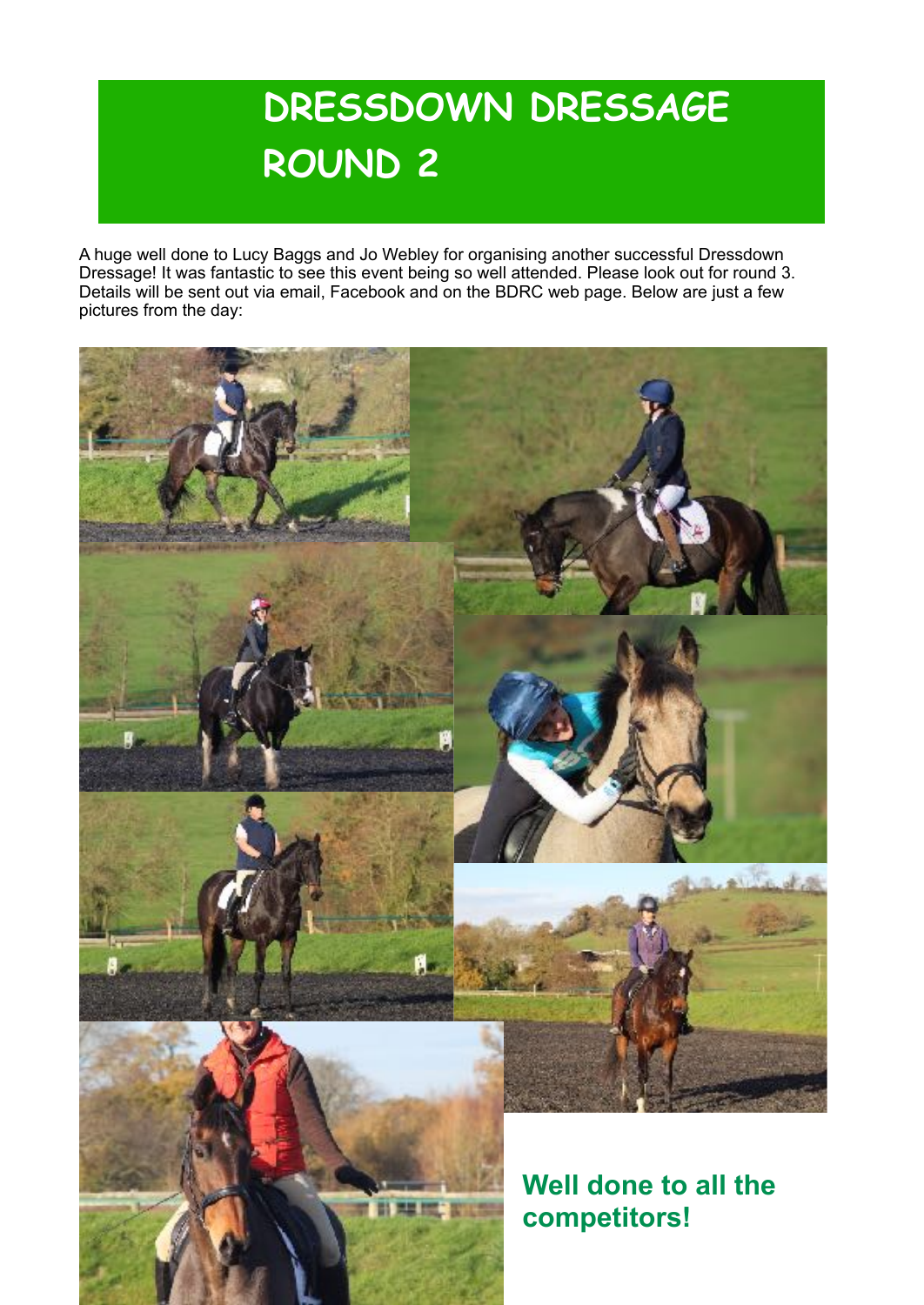### **VISIT TO HARTPURY COLLEGE**

At the end of November a crowd of us went to Hartpury College to see their Equine Water Treadmill. We were given a very informative talk and demonstration on how the horses are introduced to the water treadmill and how it is used to treat various injuries, or just for improved fitness. Following on from this we were then given a demonstration on how the 'standard' treadmill is used. These facilities are open for anyone to book in to - just call Hartpury to arrange.





Thank you to Jill McFarland for organising this fun evening at Hartpury!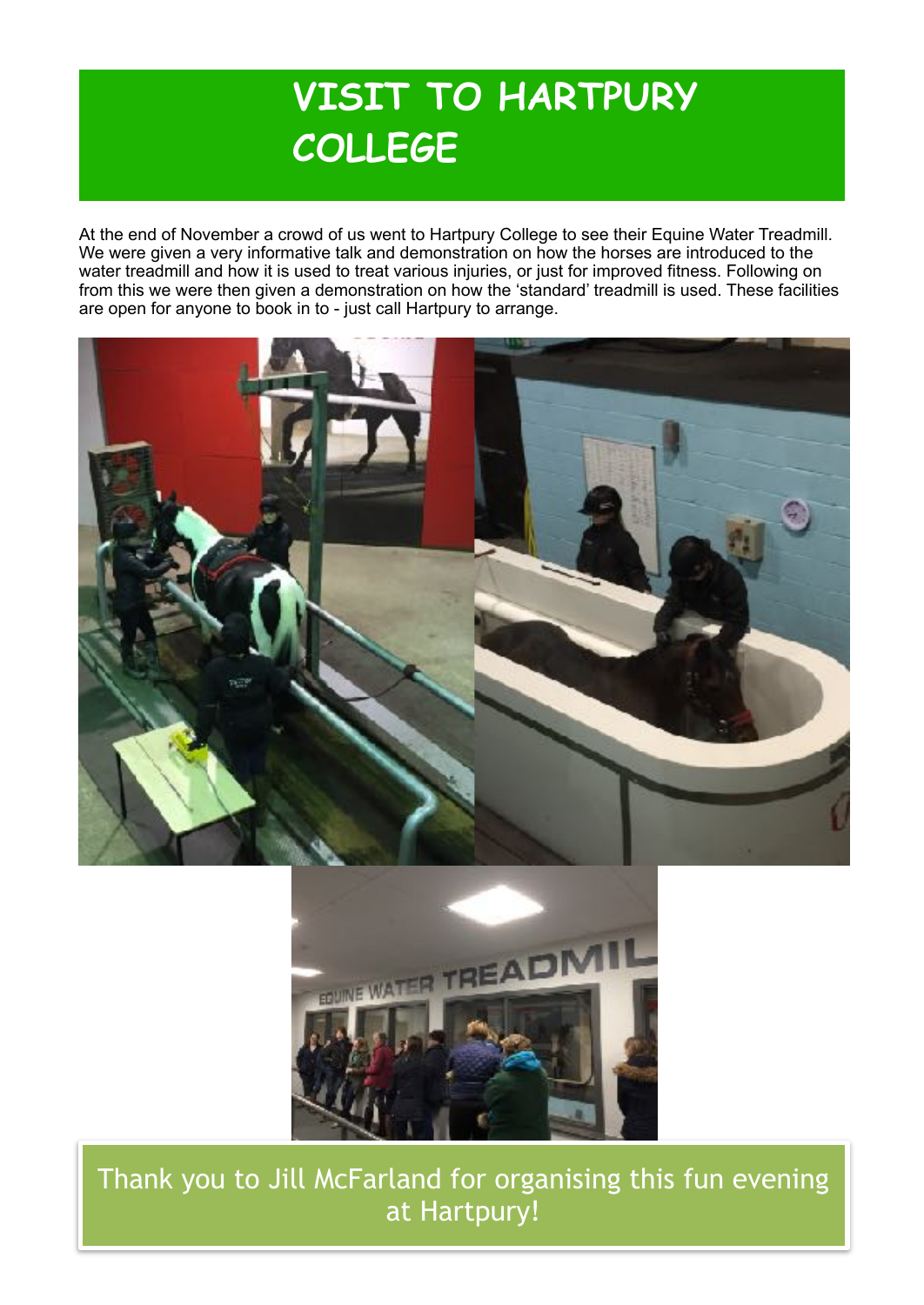We were then given the opportunity to ride one of the three simulators available. The simulators were set for dressage and jumping. Many of us had great fun trying these out!